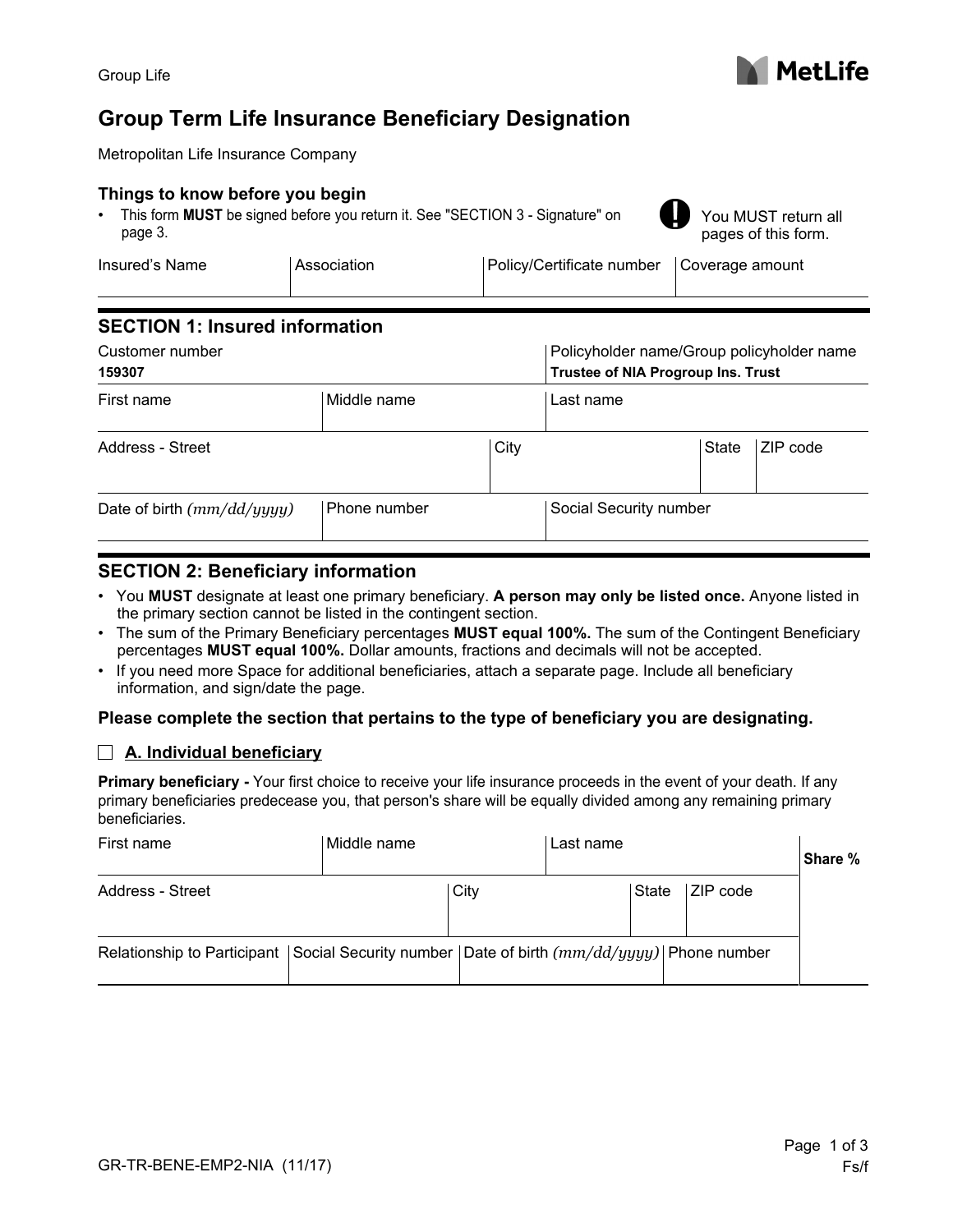| First name                                                                                                                                                                                                                                                                                                                                                                                                                              |             | Middle name                                                          | Last name |           |              |            | Share % |
|-----------------------------------------------------------------------------------------------------------------------------------------------------------------------------------------------------------------------------------------------------------------------------------------------------------------------------------------------------------------------------------------------------------------------------------------|-------------|----------------------------------------------------------------------|-----------|-----------|--------------|------------|---------|
| <b>Address - Street</b>                                                                                                                                                                                                                                                                                                                                                                                                                 |             |                                                                      | City      |           | State        | ZIP code   |         |
| Relationship to Participant                                                                                                                                                                                                                                                                                                                                                                                                             |             | Social Security number   Date of birth $(mm/dd/yyyy)$   Phone number |           |           |              |            |         |
| First name                                                                                                                                                                                                                                                                                                                                                                                                                              | Middle name |                                                                      | Last name |           |              |            | Share % |
| <b>Address - Street</b>                                                                                                                                                                                                                                                                                                                                                                                                                 |             |                                                                      | City      |           | <b>State</b> | ZIP code   |         |
| Relationship to Participant                                                                                                                                                                                                                                                                                                                                                                                                             |             | Social Security number Date of birth $(mm/dd/yyyy)$ Phone number     |           |           |              |            |         |
| Contingent beneficiary - Your second choice to receive your life insurance proceeds if ALL of your primary<br>beneficiary(ies) are not living at the time of your death. If any contingent beneficiaries predecease you, that person's<br>share will be equally divided among any remaining contingent beneficiaries.                                                                                                                   |             |                                                                      |           |           |              |            |         |
| First name                                                                                                                                                                                                                                                                                                                                                                                                                              |             | Middle name                                                          |           | Last name |              |            | Share % |
| <b>Address - Street</b>                                                                                                                                                                                                                                                                                                                                                                                                                 |             | City                                                                 |           | State     | ZIP code     |            |         |
| Relationship to Participant                                                                                                                                                                                                                                                                                                                                                                                                             |             | Social Security number   Date of birth $(mm/dd/yyyy)$   Phone number |           |           |              |            |         |
| First name                                                                                                                                                                                                                                                                                                                                                                                                                              |             | Middle name                                                          |           | Last name |              |            | Share % |
| <b>Address - Street</b>                                                                                                                                                                                                                                                                                                                                                                                                                 |             |                                                                      | City      |           | <b>State</b> | ZIP code   |         |
| Relationship to Participant                                                                                                                                                                                                                                                                                                                                                                                                             |             | Social Security number   Date of birth $(mm/dd/yyyy)$   Phone number |           |           |              |            |         |
| <b>B. Living trust -</b><br>$\Box$ Primary $\Box$ Contingent<br>If this form is executed by the insured, it is understood and agreed that if MetLife receives satisfactory proof that the<br>aforesaid trust has been revoked or is not in effect at the insured's death, the beneficiary shall be the insured's<br>Estate, unless otherwise indicated on this form.<br>Trust name<br>Trust date $(mm/dd/yyyy)$<br>Trustee phone number |             |                                                                      |           |           | Share %      |            |         |
| Trustee - First name                                                                                                                                                                                                                                                                                                                                                                                                                    |             | Middle name                                                          | Last name |           |              |            |         |
| Trustee address - Street                                                                                                                                                                                                                                                                                                                                                                                                                |             |                                                                      | City      |           | State        | ZIP code   |         |
| C. Testamentary trust created in the insured's will -<br>The trust(ee) under any last Will and Testament of mine as shall be admitted to probate.                                                                                                                                                                                                                                                                                       |             |                                                                      |           | Primary   |              | Contingent |         |